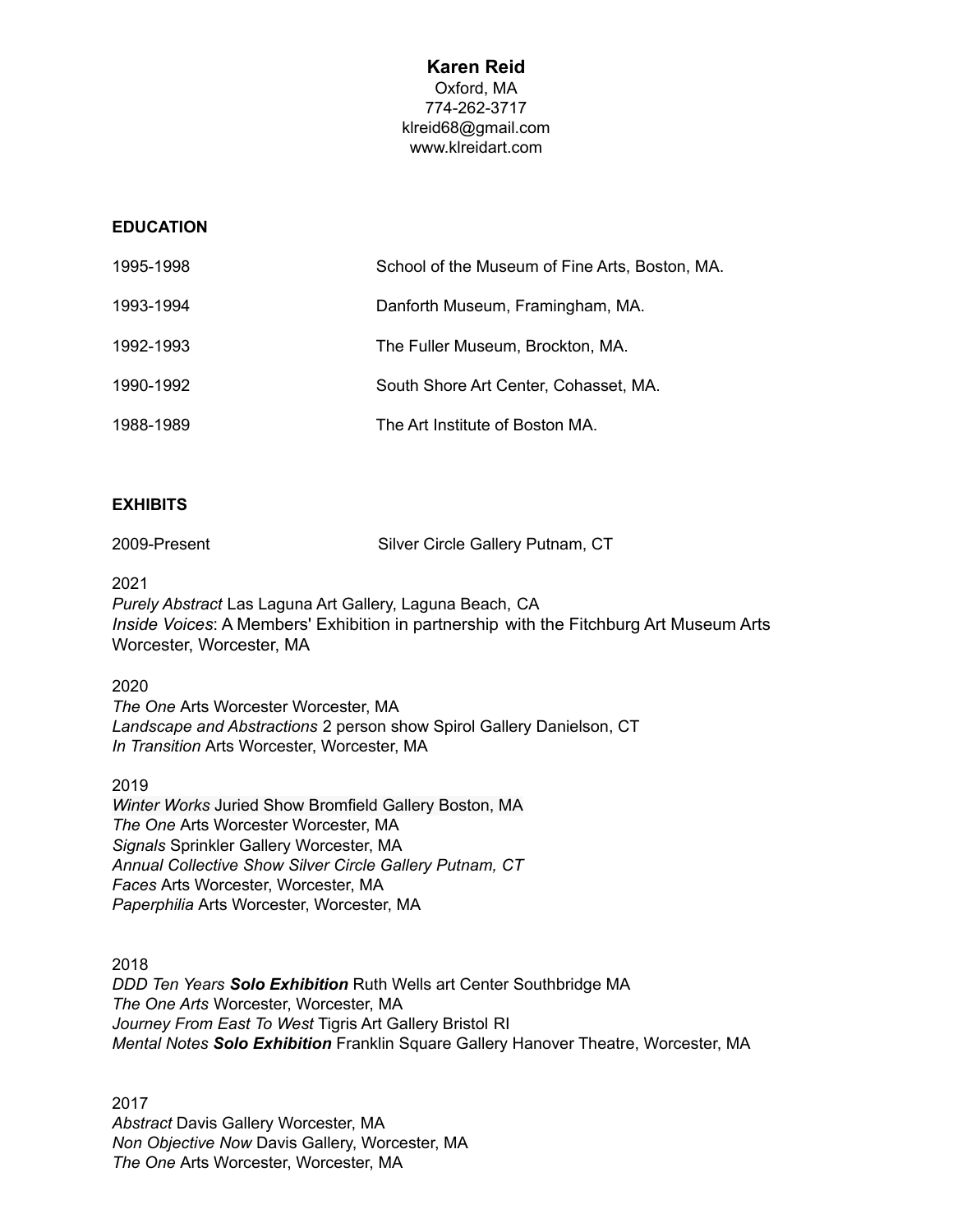2016

*Improvisation Two Person Show* Silver Circle Gallery Putnam, CT *Artists Of The Last Green Valley* Taylor Brooke Winery, Woodstock, CT *The One* Arts Worcester, Worcester, MA *Deep* Juried Show Munson Arts Council, Munson, MA *Terra Firma* Arts Worcester, Worcester, MA

## 2015

*Greyscale* Arts Worcester, Worcester, MA *Abstract Show* Post Road art Center, Marlboro, MA *Landscape/Seascape* Post Road Art Center, Marlboro, MA *Autumn Show* Post Road Art Center Marlboro, MA *Worcester Pop Up* Invitational Exhibit Worcester, MA *Abstract Show* - Post Road Art Center, Marlboro, MA *The One* Arts Worcester, Worcester, MA *Figure Show* - Post Road Art Center, Marlboro, MA

## 2014

*Six Year Anniversary Small Works Show* Silver Circle Gallery Putnam, CT *Model Behavior* Arts Worcester, Worcester, MA *Autumn Show* The Hive Gallery Quincy, MA *Pathos* **Solo Exhibition** Silver Circle Gallery Putnam, CT **Solo Exhibition** Booklover's Gourmet, Webster, MA *ONE Redux* Arts Worcester, Worcester, MA *Like It's 1979* Arts Worcester, Worcester, MA *Members Show* Arts Worcester, Worcester, MA *Annual Figurative Show* Silver Circle Gallery, Putnam, CT

2013

*Fall Juried Members Show* Newburyport Art Association, Newburyport, MA *Eight Cubed* Newburyport Art Association, Newburyport, MA *Regional Juried Show* Newburyport Art Association, Newburyport, MA Artists Group Exhibition Booklover's Gourmet Webster, MA *Figure on Tuesdays* 4 Person Exhibition Silver Circle Gallery, Putnam, CT

2012

*Figure on Tuesdays* 4 person show Silver Circle Gallery, Putnam, CT. *Exquisite Corpse* Women's Show Silver Circle Gallery, Putnam, CT

2011

*Annual Women's Show* Silver Circle Gallery, Putnam, CT. *Tuesday Night Painter's Club* 4 person Exhibition Silver Circle Gallery, Putnam CT. *Holiday Exhibition* Juried Show Sprinkler Factory Worcester, MA.

## 2010

*Annual Women's Show* Silver Circle Gallery, Putnam, CT. *Gaia* Show Juried Show Monson Art Council Center, Monson, MA.

#### 1993-2009

*Annual Women's Show* Silver Circle Gallery, Putnam, CT. *Holiday Exhibition* Silver Circle Gallery, Putnam, CT Group Show Booklover's Gourmet Webster, MA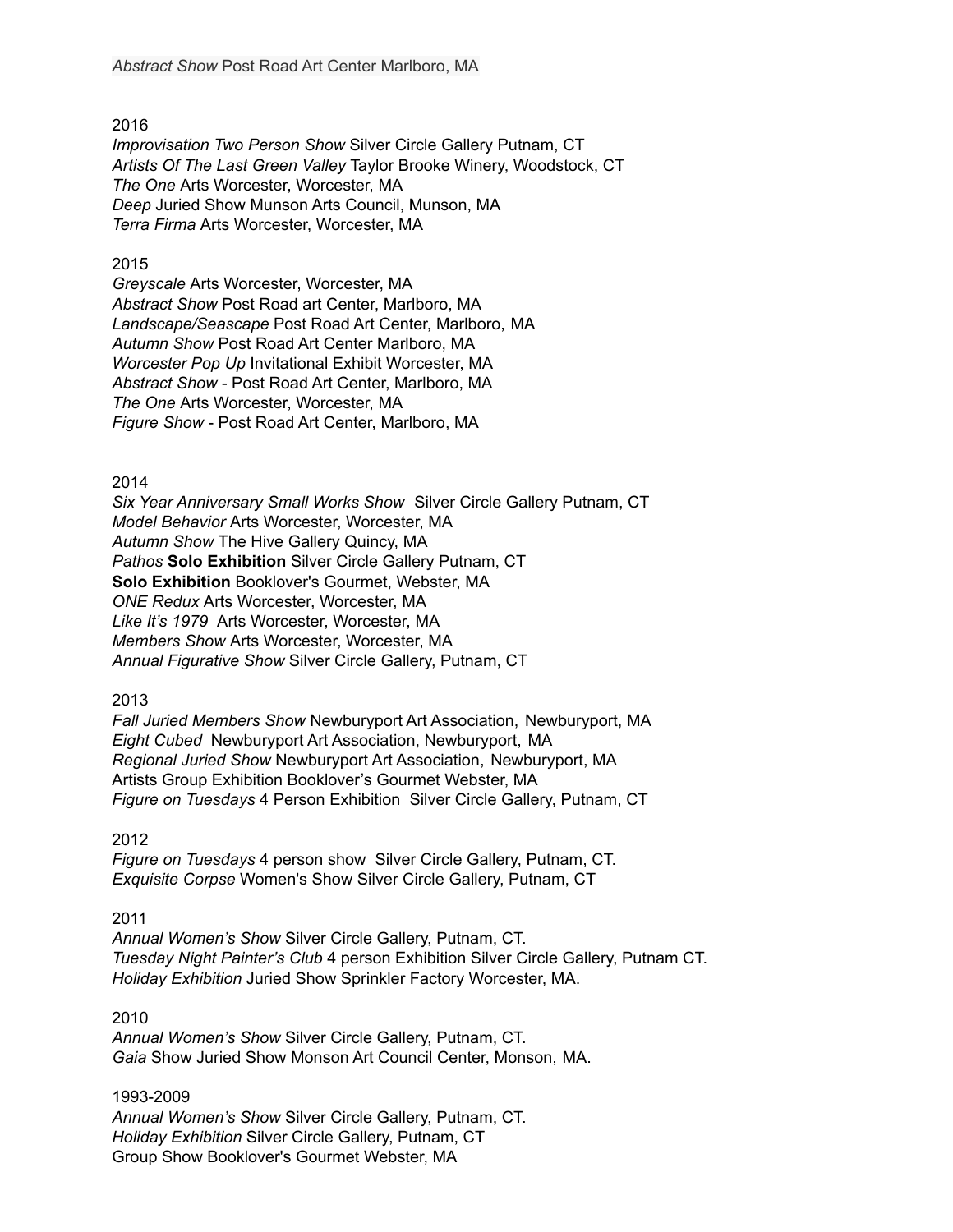Artist Exhibition One person exhibition Udderly Delicious, Oxford, Ma Group Show Booklover's Gourmet Webster, MA Group Show Booklover's Gourmet Webster, MA Artist Exhibition Booklover's Gourmet, Webster, Ma. Members Juried Exhibition Arts Worcester, Worcester, Ma. Ongoing Exhibition J.K. Hair Company, Newton, Ma. 1998-2006 Juried Show Danforth Museum of Art, Framingham, Ma *"Scapes"* Undergraduate Exhibition The Bagg Gallery, Boston, Ma. Members Show Fuller Museum, Brockton, Ma.

## **Awards**

Second Place -Abstract Show Post Road Art Center for "Oasis" Honorable Mention and People's Choice Award - Abstract Show Post Road Art Center for "Summer Into Fall" Honorable Mention - Figure Show Post Road Art Center for "Mary"

#### **Selected Collections**

Umass Memorial Hospital Worcester, MA

### **Installations**

Akoya Biosciences 100 Campus Dr 6th floor, Marlborough, MA 01752 Nichols College Dudley, MA Mercantile Center 100 Front St Worcester, MA Weiss and Hale Financial, Pomfret, CT Sjogren Chiropractic Oxford, MA

### **Selected Publications**

Worcester, Magazine Page Magazine

## **EXPERIENCE**

| 2009-Present | Artist, Painting and Drawing Instructor, Gallery Director<br>at EKD Gallery                                                                                                                                |
|--------------|------------------------------------------------------------------------------------------------------------------------------------------------------------------------------------------------------------|
| 2016         | Guest Artist at The Pomfret School<br>Pomfret, CT                                                                                                                                                          |
| 2010-2019    | <b>Gallery Assistant</b><br>Silver Circle Gallery Putnam, CT.<br><b>General Administrative Duties</b><br>Pick and choose artwork for exhibit<br>Hang exhibits<br>Assist owner in general gallery functions |
| 2005-2008    | <b>Professional Contract Painter</b><br>Vaillancourt Folk Art, Sutton Ma.<br>Prepare, hand-paint, and inspect custom folk art pieces                                                                       |
| 2003-2004    | Designer<br>Framingham Garden Originals, Framingham, Ma.                                                                                                                                                   |